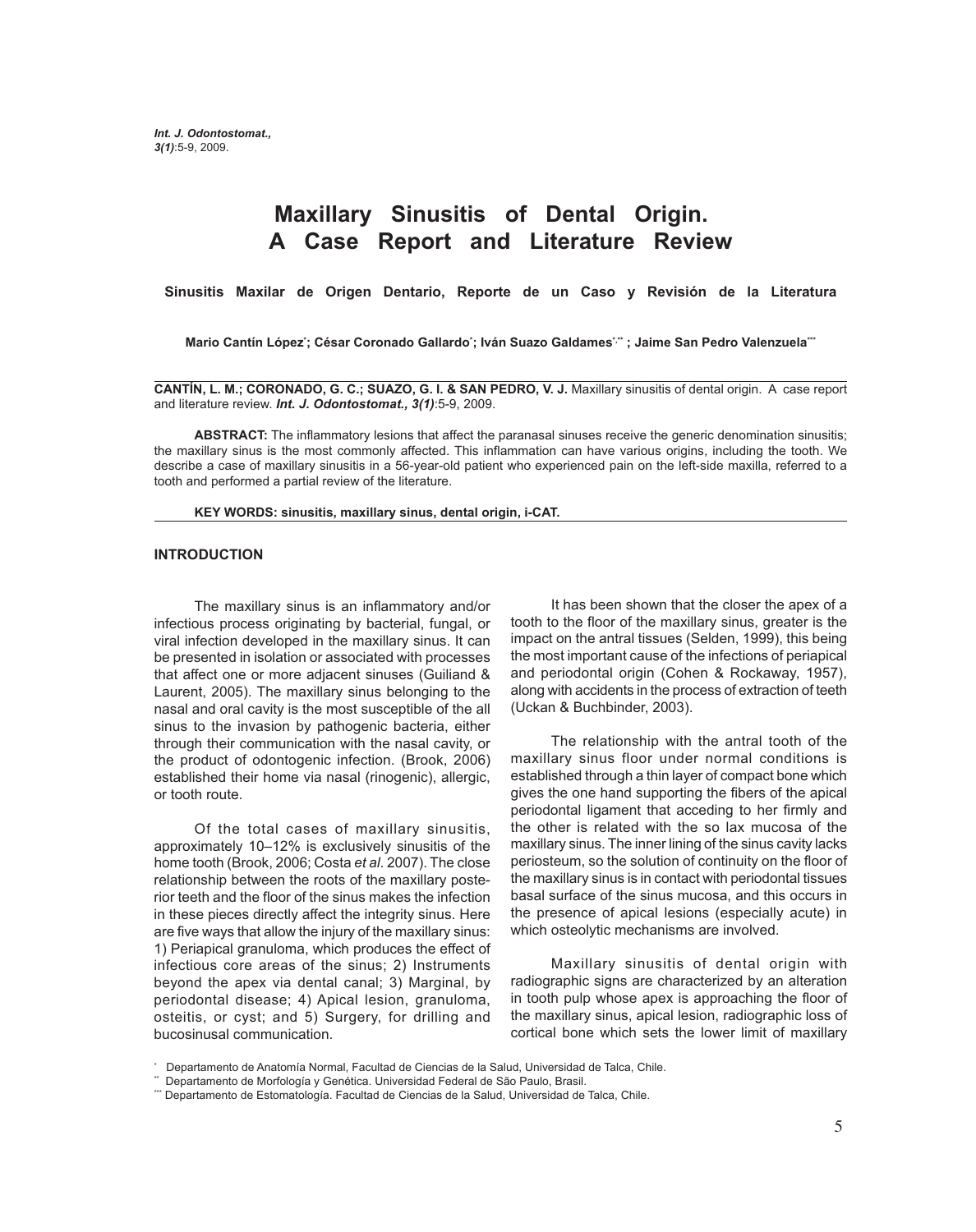sinus, thickening of the membrane of the sinus space located on the sinus cusp (representing a swelling and thickening of the lining of the sinus), and various sinus space radiopaque degrees (often useful in comparison with the contralateral sinus) (Selden).

Patients who come to the dental office may initially present conditions such as periapical abscess, periodontal infection, deep cavities in teeth in posterior maxillary, or a recent extraction. (Kretzschmar & Kretzschmar, 2003).

Their treatment should be focused on dental pathology and treatment of sinusitis (Costa et al.). The elimination of the source of infection, such as the removal of a tooth root of the sinus cavity, the treatment of the ducts, or the extraction of tooth, is needed to prevent the recurrence of sinusitis (Brook, 2005).

We present a case of maxillary sinusitis of dental origin with a review of the literature, where the imaging examinations were crucial to the research on this disease.

## **CASE REPORT**

A 56-year-old male patient with no reported medical background of general importance, visits a dentist with pain in the posterior left maxillary area referred to as the piece 2.7, and irradiates toward the area of the same side of the cheek and feeling pressure in the area, along with recurrent headaches. On clinical examination, it is observed that there is no increase in the volume of the surrounding tissue, and no pain is reported on palpation of the area. The piece 2.7 presents mild pain on palpation and percussion, along with grade I mobility of the piece. The patient reported having received endodontic treatment three years ago. Radiographic examination was conducted by orthopantomography (Fig. 1) which is evident in the piece 2.7 (endodontically treated) with total vertical marginal bony rate in mesial and thickening of the distal periodontal space. Alveolar extension of the maxillary sinus with cupular image radiopaque is observed by the thickening of sinus mucosa in relation to apexes of the 2.7 and 2.8 pieces. Piece 2.8 to the state of the root with apical periodontal space is thickened.

A complementary imagenologic study was conducted with i-CAT scanner (Fig. 2). It was found in a central vision that there was a thickening of the membrane of the left maxillary sinus with a solution, and continuity in the cortical sinus in relation to 2.7 and 2.8 in the posterior area of the maxillary sinus floor, establishing a communication with the mesiovestibular root of 2.7. From a 3D lateral reconstruction of the left maxillary area, no sign of destruction of the wall above the jaw bone is observed (Fig. 3). By taking note of an area of the coronal maxillar CT (Fig. 4) one can discuss the extension of the lesion in the sinus, and observe at different levels a mass of soft tissue in the large left sinus, which almost completely covers the light, leaving a sinus cavity lumen sinus small.

According to the clinical and imaging features, an existence of left maxillary chronic sinusitis was diagnosed.

The patient underwent the surgery for the injury in the Hospital Base de Curicó by a medical team headed by an otolaryngologist and a maxillofacial surgeon. It was further established that an antibiotic treatment is to be given for a period of 30 days. The patient made satisfactory progress after the surgery, and the pain completely subsided.



Fig. 1. Orthopantomography in which one sees the 2.7 tooth with a treatment of conduct, periodontal commitment, in relation to the cortex of the left maxillary sinus floor. Radiopaque copular images are observed in relation to this sinus.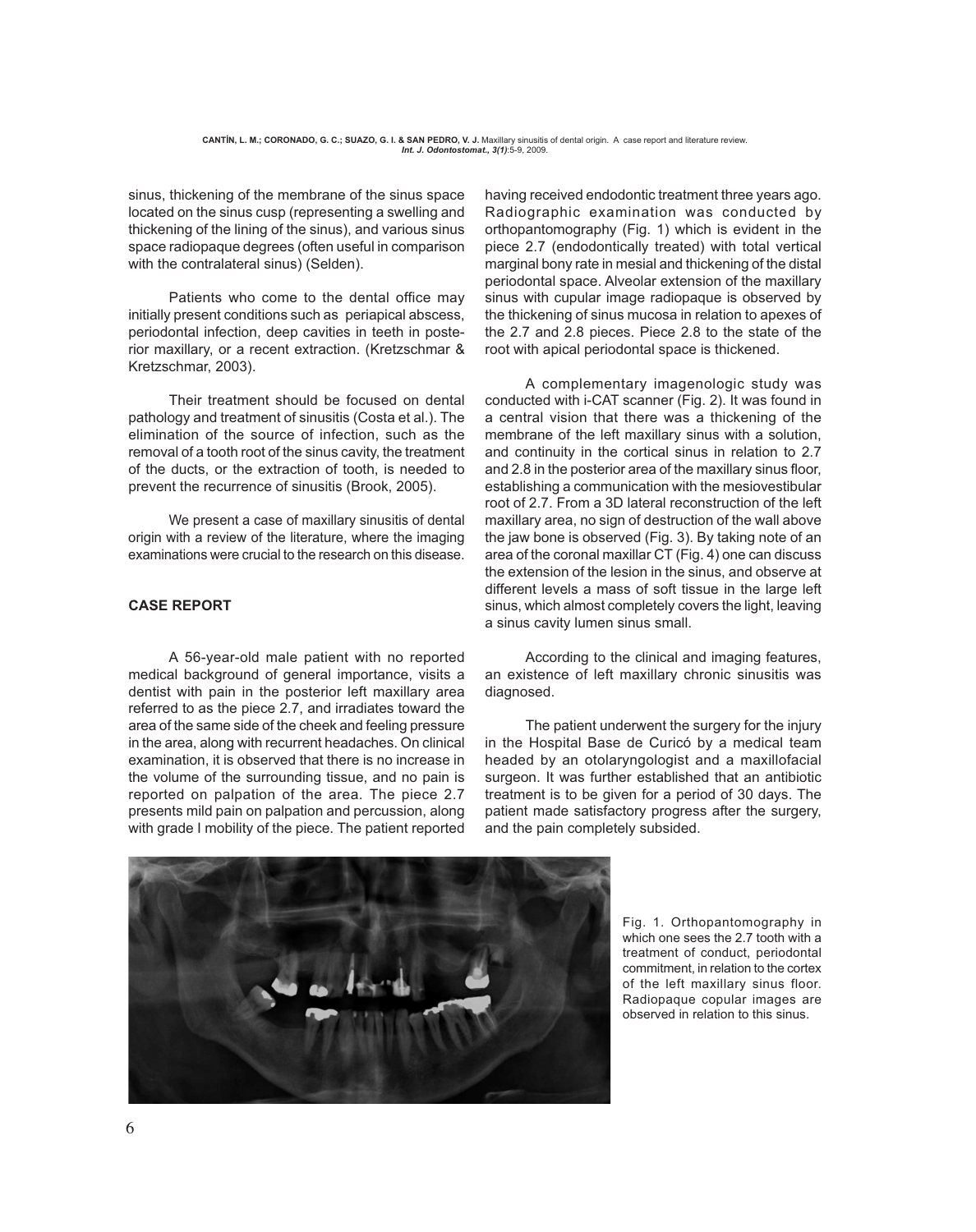



Fig. 2. Imagenologyc study with i-CAT where there is thickening of the membrane of the left maxillary sinus and a solution of continuity in the cortical sinus in relation to 2.7 and 2.8.

Fig. 3. Three-dimensional reconstruction, lateral view of the left maxillary area, where there is no sign of destruction of the wall in maxillary bone.



Fig. 4. Coronal head CT where there is a mass at different levels of inflammatory sinus vastness in leaving a lumen left sinus cavity small.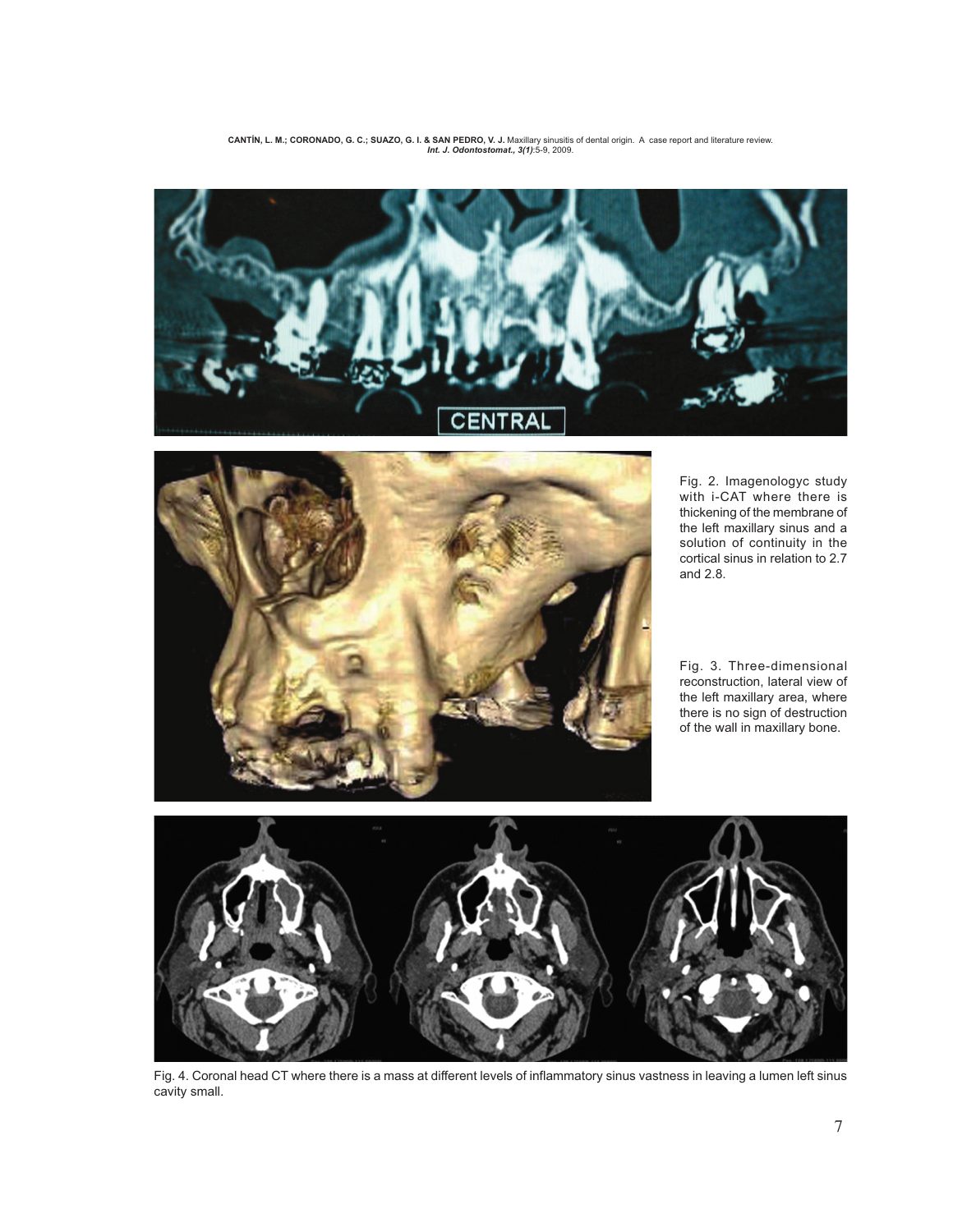#### **DISCUSSION**

The sinusitis is classified by the intensity of the inflammatory process, analyses of the symptoms, signs, and course of the disease. They are acute sinusitis, subacute sinusitis, recurrent acute sinusitis, and chronic sinusitis (Kretzschmar & Kretzschmar).

In our report, we present a case of chronic maxillary sinusitis of dental origin, characterized by a symptomatology of something fuzzy (Wurzel, 1943), unlike an acute dental process where the examination produces a more conclusive evidence of any event that could have caused the injury (a complication of extraction, penetrating cavity, acute apical periodontitis, etc.).

 The cause of this chronic disease is the deterioration of periodontal and marginal that originates in 2.7, which, owing to the periodontal alteration next to the possible defect in the endodontic treatment, could produce an inflammatory process in the apical periodontal space. This process, sustained over time, leads to a lack of integrity in the left maxillary sinus floor, with loss of cortical bone hyperplasia of the mucosa caused by the alteration of Schneidarian membrane (Rud & Rud, 1998).

The diagnosis of the dental origin of the disease is mainly based on dental examination and clinical findings and medical examination, including an assessment of the patient's symptoms and medical history, which are correlated with the exploration of the patient. The review includes the inspection of the oral tissues and the lobby, looking for inflammation and erythema, despite the fact that this finding is rarely seen in association with the maxillary sinus. Inflammation of the soft tissue is rarely caused by maxillary sinusitis due to the absence of veins anastomosed and connecting to the subcutaneous tissue, but chronic sinusitis is likely to erode some of the sinus wall, causing a visible swelling of the soft tissue, particularly at the intraoral (Rafetto, 1999). Commonly, an apical root injury may be the nest of a bacterial sinusitis. Palpation of the maxillary anterior region can produce a dull pain, and percussion pieces can reveal an antral jaw pain localized to one or more teeth. The assessment of the pulp vitality of the teeth or the use of thermal tests can help in diagnosis. Periodontal assessment is also presented as an important aspect to study the etiology of this disease as is indicated in our report. Besides otolaryngologic evaluation using rinoscopy, nasal sinus endoscopy, aspiration of the sinus content for cytological and microbiological evaluations can help in making a correct diagnosis (Brook, 2006).

The use of imaging techniques is a key tool in establishing the diagnosis. Orthopantomography is useful to assess the relationship of the maxillary teeth with the maxillary sinus, the presence of air or psudocyst, identifying movements of tooth roots, or the presence of teeth or foreign bodies inside the sinus, such as a dental implant. However, the TAC is the gold standard for an adequate image of the maxillary sinus due to the ability to view the bone and soft tissue and obtain thin sections and multiple points of view, which creates a real vision diagnosis of this condition (Brook, 2006).

The treatment of sinusitis should be focused on solving the dental disease (reprocessing or extraction), periodontal disease, and sinus hyperplasia (mucosa hyperplasia).

If the disturbance is resolved through dental endodontic retreatment, the main goal would be to provide an airtight seal apical (Rud & Rud). This procedure is most often answered satisfactorily (Selden), but in this case the compromise periodontal diminishes the expectations of success.

The alternative choice would be the extraction of the tooth 2.7, assessing a subsequent rehabilitation through osseointegrated implants. For this, the treatment of sinus alteration is through the path of surgery, which is complemented with an antibiotic therapy. The use of the technique of modified Caldwell-Luc is the classic method, in which the heart is approached through a window into the canine fossa (Barzilai *et al.,* 2005) and through curettage where the affected tissue is removed. This method is traumatic and postoperative presents an increased risk (Costa *et al.*). But in this case is that of choice, a technique more innocuous as endoscopy (Barzilai *et al*. and Brock, 2005) would not be able to eliminate a large amount of inflammatory tissue. For a subsequent rehabilitation of osseointegrated implants, we need a sinus lift surgery or increased bone volume, as the quantity (at least 6mm thick and 10mm in height) and quality of the bone present is not optimal. This increase in the amount of bone tissue can be accomplished through the use of allografts, xenografts, autografts, or a combination of these materials (Bravetti *et al.,* 1998).